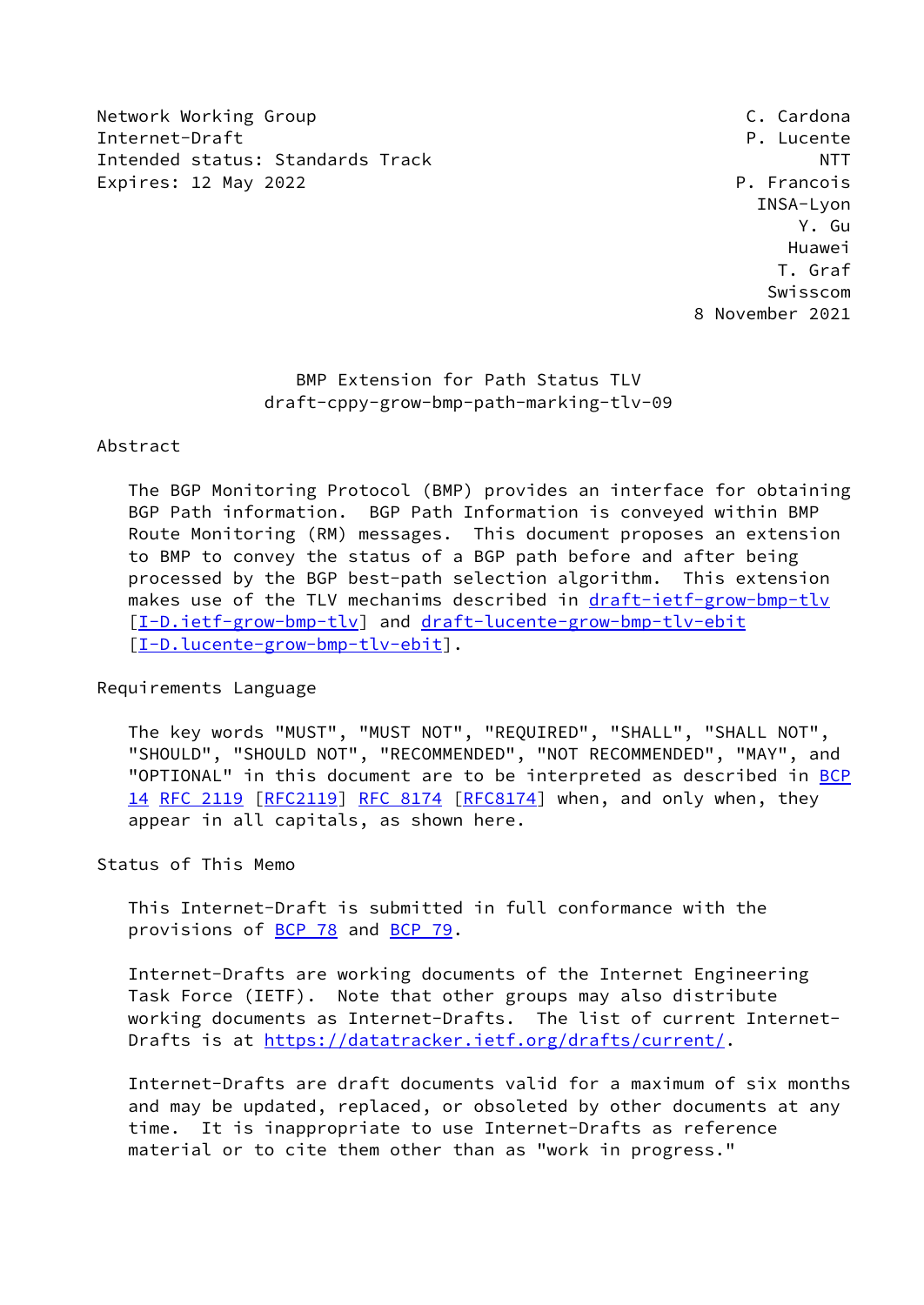<span id="page-1-1"></span>Internet-Draft BMP path status tlv November 2021

This Internet-Draft will expire on 12 May 2022.

Copyright Notice

 Copyright (c) 2021 IETF Trust and the persons identified as the document authors. All rights reserved.

This document is subject to **[BCP 78](https://datatracker.ietf.org/doc/pdf/bcp78)** and the IETF Trust's Legal Provisions Relating to IETF Documents ([https://trustee.ietf.org/](https://trustee.ietf.org/license-info) [license-info](https://trustee.ietf.org/license-info)) in effect on the date of publication of this document. Please review these documents carefully, as they describe your rights and restrictions with respect to this document. Code Components extracted from this document must include Simplified BSD License text as described in Section 4.e of the [Trust Legal Provisions](https://trustee.ietf.org/license-info) and are provided without warranty as described in the Simplified BSD License.

### Table of Contents

| 2.1. IANA-registered Path Status TLV 3     |  |  |  |  |  |  |  |
|--------------------------------------------|--|--|--|--|--|--|--|
| 2.2. Enterprise-specific Path Status TLV 5 |  |  |  |  |  |  |  |
|                                            |  |  |  |  |  |  |  |
|                                            |  |  |  |  |  |  |  |
|                                            |  |  |  |  |  |  |  |
|                                            |  |  |  |  |  |  |  |
|                                            |  |  |  |  |  |  |  |

# <span id="page-1-0"></span>[1](#page-1-0). Introduction

 For a given prefix, multiple paths with different path status, e.g., the "best-path", "back-up path" and so on, may co-exist in the BGP RIB after being processed by the local policy and the BGP decision process. The path status information is currently not carried in the BGP Update Message [RFC4271](https://datatracker.ietf.org/doc/pdf/rfc4271) [[RFC4271\]](https://datatracker.ietf.org/doc/pdf/rfc4271) or in the BMP Update Message [RFC7854](https://datatracker.ietf.org/doc/pdf/rfc7854) [\[RFC7854](https://datatracker.ietf.org/doc/pdf/rfc7854)].

 External systems can use the path status for various applications. The path status is commonly checked by operators when performing troubleshooting. Having such status stored in a centralized system can enable the development of tools that facilitate this process. Optimisation systems can include the path status in their process, and also use the status as a validation source (since it can compare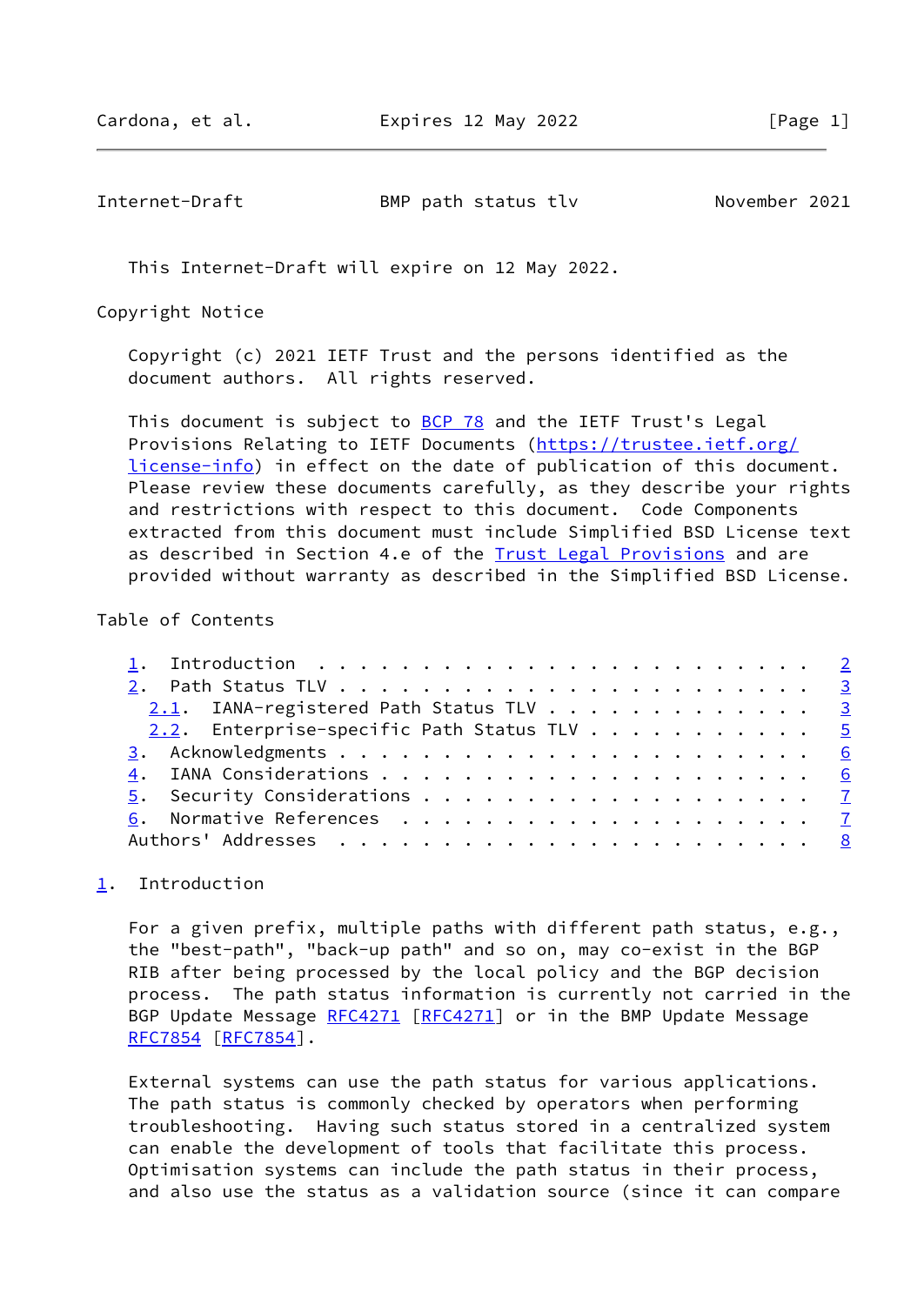the calculated state to the actual outcome of the network, such as primary and backup path). As a final example, path status information can complement other centralized sources of data, for example, flow collectors.

| Cardona, et al. | Expires 12 May 2022 | [Page 2] |
|-----------------|---------------------|----------|
|                 |                     |          |

<span id="page-2-1"></span>Internet-Draft BMP path status tlv November 2021

 This document defines a so-called Path Status TLV to convey the BGP path status to the BMP server. The BMP Path Status TLV is carried in the BMP Route Monitoring (RM) Message.

<span id="page-2-0"></span>[2](#page-2-0). Path Status TLV

 This document defines two types of Path Status TLVs: one is the IANA registered Path Status TLV, and the other is the Enterprise-specific Path Status TLV.

<span id="page-2-2"></span>[2.1](#page-2-2). IANA-registered Path Status TLV

 0 1 2 3 4 5 6 7 8 9 0 1 2 3 4 5 6 7 8 9 0 1 2 3 4 5 6 7 8 9 0 1 +-------------------------------+-------------------------------+ |E| Type (15 bits) | Length (2 octets) | +---------------------------------------------------------------+ | Index (2 octets) | +-------------------------------+-------------------------------+ Path Status (4 octets) +---------------------------------------------------------------+ Reason Code (2 octets, optional) +---------------------------------------------------------------+

Figure 2: Encoding of IANA-Registered Path Status TLV

- \* E bit: For an IANA-registered TLV, the E bit MUST be set to 0.
- \* Type = TBD2 (15 Bits): indicates that it is the IANA-registered Path Status TLV.
- $*$  Length (2 Octets): indicates the length of the value field of the Path Status TLV. The value field further consists of the Path- Status field and Reason Code field.
- \* Index (2 Octets): indicates the prefix that this TLV is describing. The index is the encapsulation order, starting from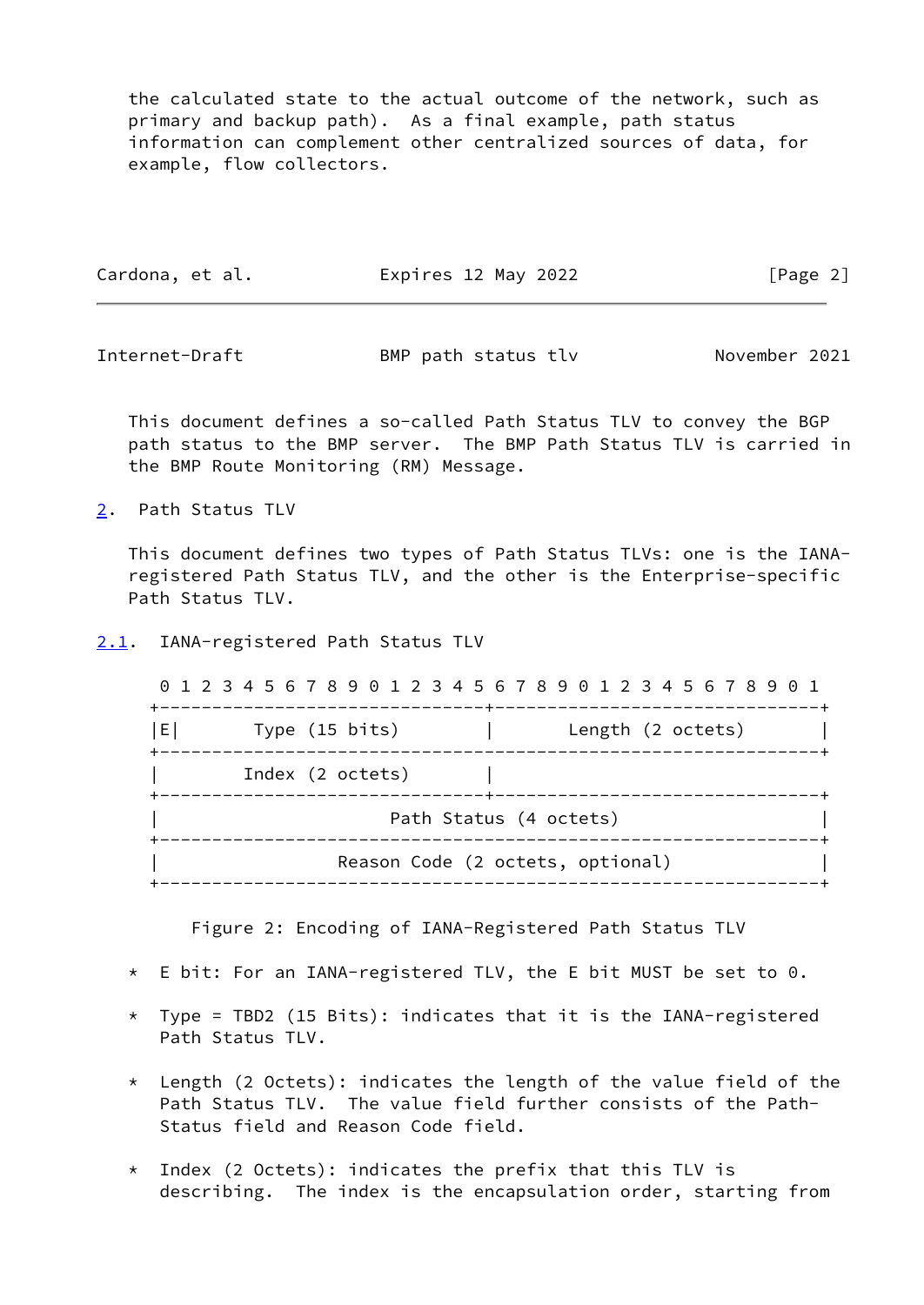0, of the prefix in the BGP Update PDU.

- $*$  Path Status (4 Octets): indicates the path status of the BGP Update PDU encapsulated in the RM Message. Currently 8 types of path status are defined, as shown in Table 1. All zeros are reserved.
- \* Reason Code (2 Octets, optional): indicates the reason of the path status indicated in the Path Status field. The reason code field is optional. If no reason code is carried, this field is empty. If a reason code is carried, the reason code is indicated by a 2-byte value, which is defined in Table 2.

| Cardona, et al. | Expires 12 May 2022                                      | [Page 3]      |
|-----------------|----------------------------------------------------------|---------------|
| Internet-Draft  | BMP path status tlv                                      | November 2021 |
|                 | +------------+-------------------+<br>Path type<br>Value |               |

+-------------------------------+

| 0x00000004 | Non-selected |

 | 0x00000020 | Non-installed | | 0x00000040 | Best-external |

 | 0x00000001 | Invalid | | 0x00000002 | Best |

 | 0x00000008 | Primary | | 0x00000010 | Backup |

| 0x00000080 | Add-Path |

Table 1: IANA-Registered Path Type

+------------+------------------+

 The Path Status field contains a bitmap where each bit encodes a specific role of the path. Multiple bits may be set when multiple path status apply to a path.

- \* The best-path is defined in [RFC4271](https://datatracker.ietf.org/doc/pdf/rfc4271) [\[RFC4271](https://datatracker.ietf.org/doc/pdf/rfc4271)] and the bestexternal path is defined in [draft-ietf-idr-best-external](https://datatracker.ietf.org/doc/pdf/draft-ietf-idr-best-external) [[I-D.ietf-idr-best-external\]](#page-7-4).
- $*$  An invalid path is a route that does not enter the BGP decision process.
- \* A non-selected path is a route that is not selected in the BGP decision process. Back-up routes are considered non-selected, while the best and ECMP routes are not considered as non-selected.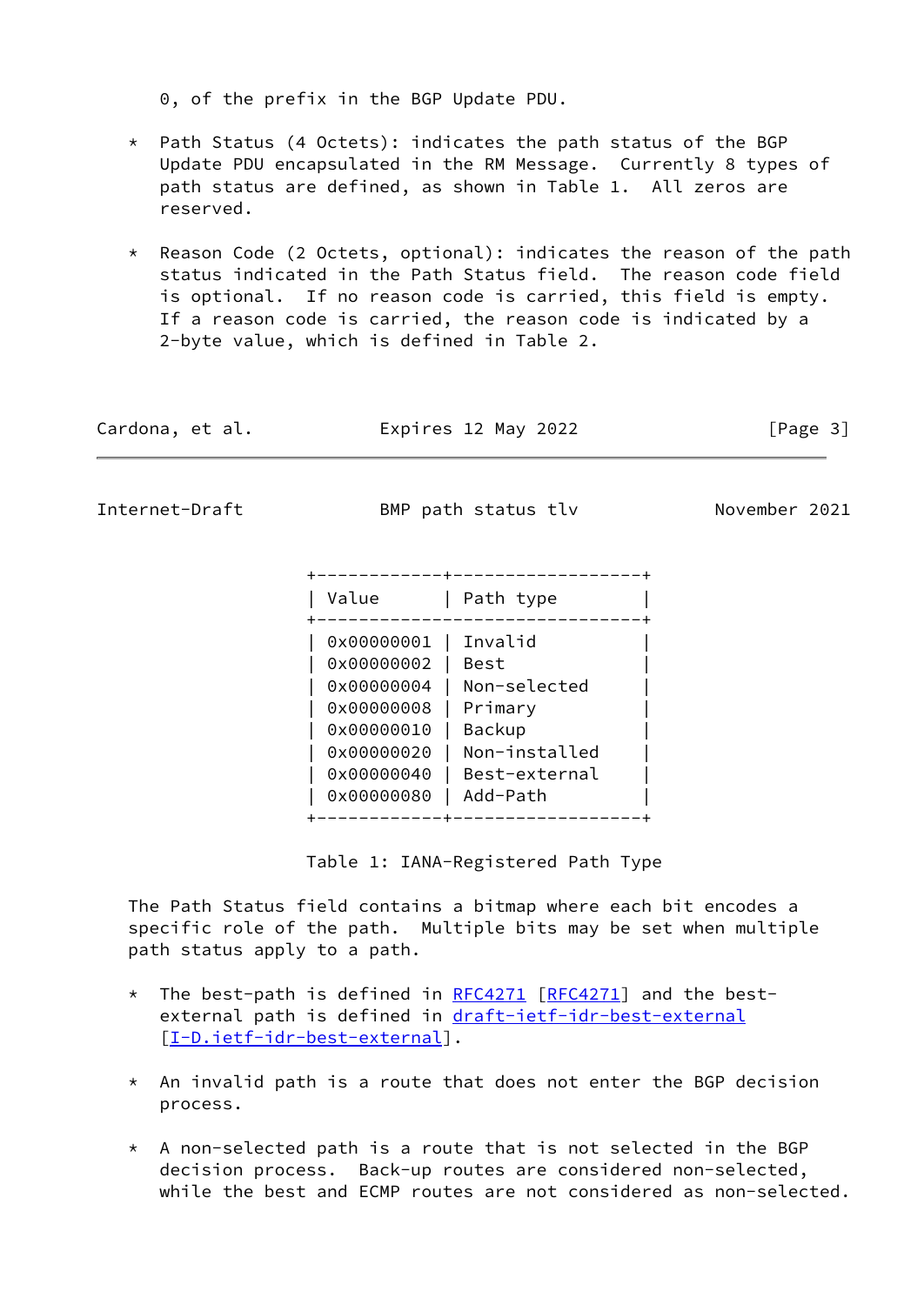- \* A primary path is a recursive or non-recursive path whose nexthop resolution ends with an adjacency [draft-ietf-rtgwg-bgp-pic](https://datatracker.ietf.org/doc/pdf/draft-ietf-rtgwg-bgp-pic) [[I-D.ietf-rtgwg-bgp-pic](#page-7-5)]. A prefix can have more than one primary path if multipath is configured [draft-lapukhov-bgp-ecmp-considerations](https://datatracker.ietf.org/doc/pdf/draft-lapukhov-bgp-ecmp-considerations) [[I-D.lapukhov-bgp-ecmp-considerations\]](#page-7-6). A best-path is also considered as a primary path.
- \* A backup path is also installed in the RIB, but it is not used until some or all primary paths become unreachable. Backup paths are used for fast convergence in the event of failures.
- \* A non-installed path refers to the route that is not installed into the IP routing table.
- $*$  For the advertisement of multiple paths for the same address prefix without the new paths implicitly replacing any previous ones, the add-path status is applied [RFC7911](https://datatracker.ietf.org/doc/pdf/rfc7911) [\[RFC7911](https://datatracker.ietf.org/doc/pdf/rfc7911)].

Cardona, et al. Expires 12 May 2022 [Page 4]

<span id="page-4-0"></span>Internet-Draft BMP path status tlv November 2021

 The path status TLV does not force a BMP client to send any of these paths. It just provides a method to mark the paths that are available with their status.

| Value    | Reason code                                   |
|----------|-----------------------------------------------|
| [0x0001] | invalid for super network                     |
|          | [0x0002]   invalid for dampening              |
| [0x0003] | invalid for damping history                   |
| [0x0004] | invalid for policy deny                       |
| [0x0005] | invalid for ROV not valid                     |
| [0x0006] | invalid for interface error                   |
| [0x0007] | invalid for nexthop route unreachable         |
| [0x0008] | invalid for nexthop tunnel unreachable        |
| [0x0009] | invalid for nexthop restrain                  |
| [0x000A] | invalid for not supporting BGP LSP relay      |
| [0x000B] | invalid for being inactive within VPN insance |
| [0x000C] | invalid for prefix sid not exist              |
| [0x000D] | not preferred for peer address                |
| [0x000E] | not preferred for router ID                   |
| [0x000F] | not preferred for Cluster List                |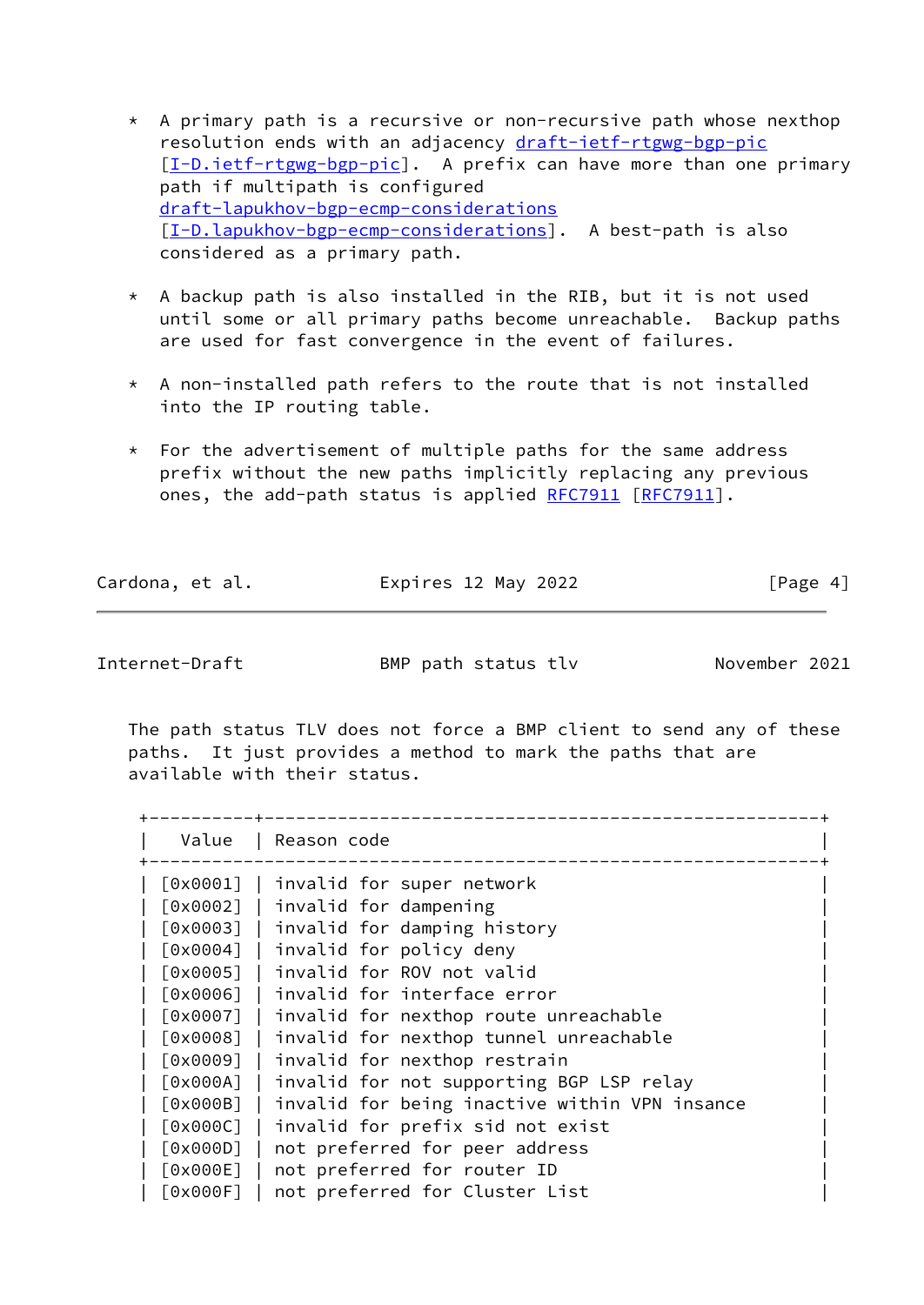| [0x0010]                      | not preferred for IGP cost              |                                                   |
|-------------------------------|-----------------------------------------|---------------------------------------------------|
| $\lceil 0 \times 0011 \rceil$ | not preferred for peer type             |                                                   |
| $[0 \times 0012]$             | not preferred for MED                   |                                                   |
| [0x0013]                      | not preferred for origin                |                                                   |
| $\lceil 0 \times 0014 \rceil$ | not preferred for AS Path               |                                                   |
| $\lceil 0 \times 0015 \rceil$ | not preferred for route type            |                                                   |
| [0x0016]                      |                                         | not preferred for Local preference                |
| [0x0017]                      | not preferred for Weight                |                                                   |
| $\lceil 0 \times 0018 \rceil$ |                                         | not preferred for path to next hop with bit error |
| [0x0019]                      | not preferred for path id               |                                                   |
| [0x001A]                      |                                         | not preferred for ROV validation                  |
| [0x001B]                      | not preferred for originate IP          |                                                   |
| [0x001C]                      |                                         | not preferred for route distinguisher             |
| [0x001D]                      |                                         | not preferred for delayed route selection         |
| [0x001E]                      |                                         | not preferred for imported from other instances   |
| [0x001F]                      |                                         | not preferred for med plus igp cost               |
| $\lceil 0 \times 0020 \rceil$ | not preferred for AIGP                  |                                                   |
| $\lceil 0 \times 0021 \rceil$ |                                         | not preferred for BGP LSP aigp for next hop relay |
|                               | [0x0022]   not preferred for nexthop IP |                                                   |
|                               |                                         |                                                   |

Table 2: IANA-Registered Reason Code

<span id="page-5-0"></span>[2.2](#page-5-0). Enterprise-specific Path Status TLV

<span id="page-5-1"></span>

| Cardona, et al.                                                 |                  |                                  |  |  |  | Expires 12 May 2022             |  |  |  |  | [Page 5]      |  |
|-----------------------------------------------------------------|------------------|----------------------------------|--|--|--|---------------------------------|--|--|--|--|---------------|--|
| Internet-Draft                                                  |                  |                                  |  |  |  | BMP path status tlv             |  |  |  |  | November 2021 |  |
| 0 1 2 3 4 5 6 7 8 9 0 1 2 3 4 5 6 7 8 9 0 1 2 3 4 5 6 7 8 9 0 1 |                  |                                  |  |  |  |                                 |  |  |  |  |               |  |
| E  Type (15 bits)   Length (2 octets)                           |                  |                                  |  |  |  |                                 |  |  |  |  |               |  |
|                                                                 |                  |                                  |  |  |  | PEN number (4 octets)           |  |  |  |  |               |  |
|                                                                 | Index (2 octets) |                                  |  |  |  |                                 |  |  |  |  |               |  |
|                                                                 |                  |                                  |  |  |  | Path Status (4 octets)          |  |  |  |  |               |  |
|                                                                 |                  | Reason Code (2 octets, optional) |  |  |  | . _ _ _ _ _ _ _ _ _ _ _ _ _ _ _ |  |  |  |  |               |  |
|                                                                 |                  |                                  |  |  |  |                                 |  |  |  |  |               |  |

Figure 3: Encoding of Enterprise-specific Path Status TLV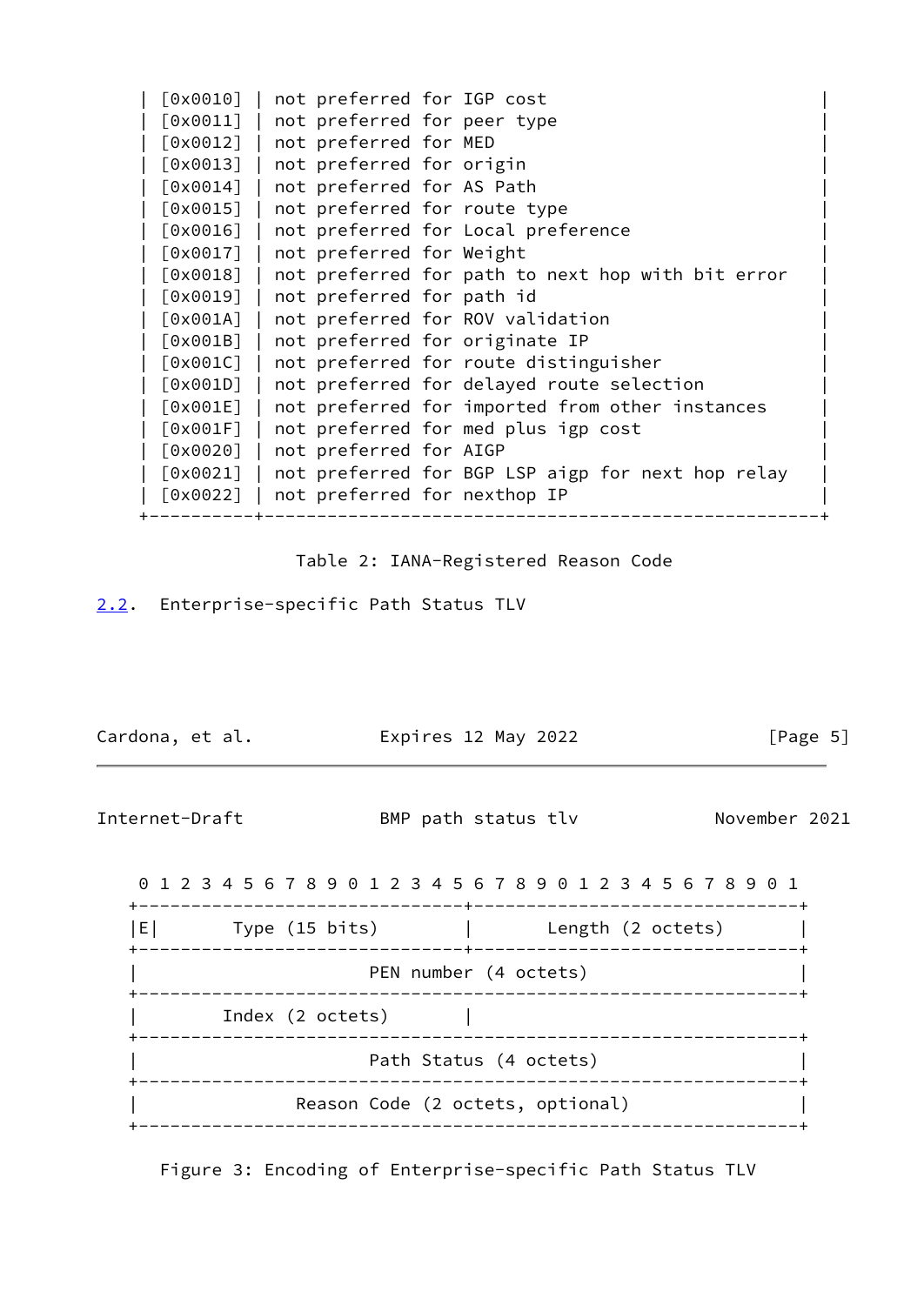- \* E bit: For an Enterprise-specific TLV, the E bit MUST be set to 1.
- \* Type = 1 (15 Bits): indicates that it's the Enterprise-specific Path Status TLV.
- \* Length (2 Octets): indicates the length of the value field of the Path Status TLV. The value field further consists of the Path- Status field and Reason Code field.
- \* Index (2 Octets): indicates the prefix that this TLV is describing. The index is the encapsulation order, starting from 0, of the prefix in the BGP Update PDU.
- \* PEN Number (4 octets): indicates the IANA enterprise number IANA- PEN.
- \* Path Status (4 Octets): indicates the enterprise-specific path status. The format is to be determined w.r.t. each PEN number.
- \* Reason Code (2 octets, optional): indicates the reasons/ explanations of the path status indicated in the Path Status field. The format is to be determined w.r.t. each PEN number.
- <span id="page-6-0"></span>[3](#page-6-0). Acknowledgments

We would like to thank Jeff Haas for his valuable comments.

<span id="page-6-1"></span>[4](#page-6-1). IANA Considerations

 This document requests that IANA assign the following new parameters to the BMP parameters name space.

| Cardona, et al. | Expires 12 May 2022 |  | [Page 6] |
|-----------------|---------------------|--|----------|
|                 |                     |  |          |

<span id="page-6-3"></span>Internet-Draft BMP path status tlv November 2021

 Type = TBD1 (15 Bits): indicates that it is the IANA-registered Path Status TLV.

<span id="page-6-2"></span>[5](#page-6-2). Security Considerations

 It is not believed that this document adds any additional security considerations.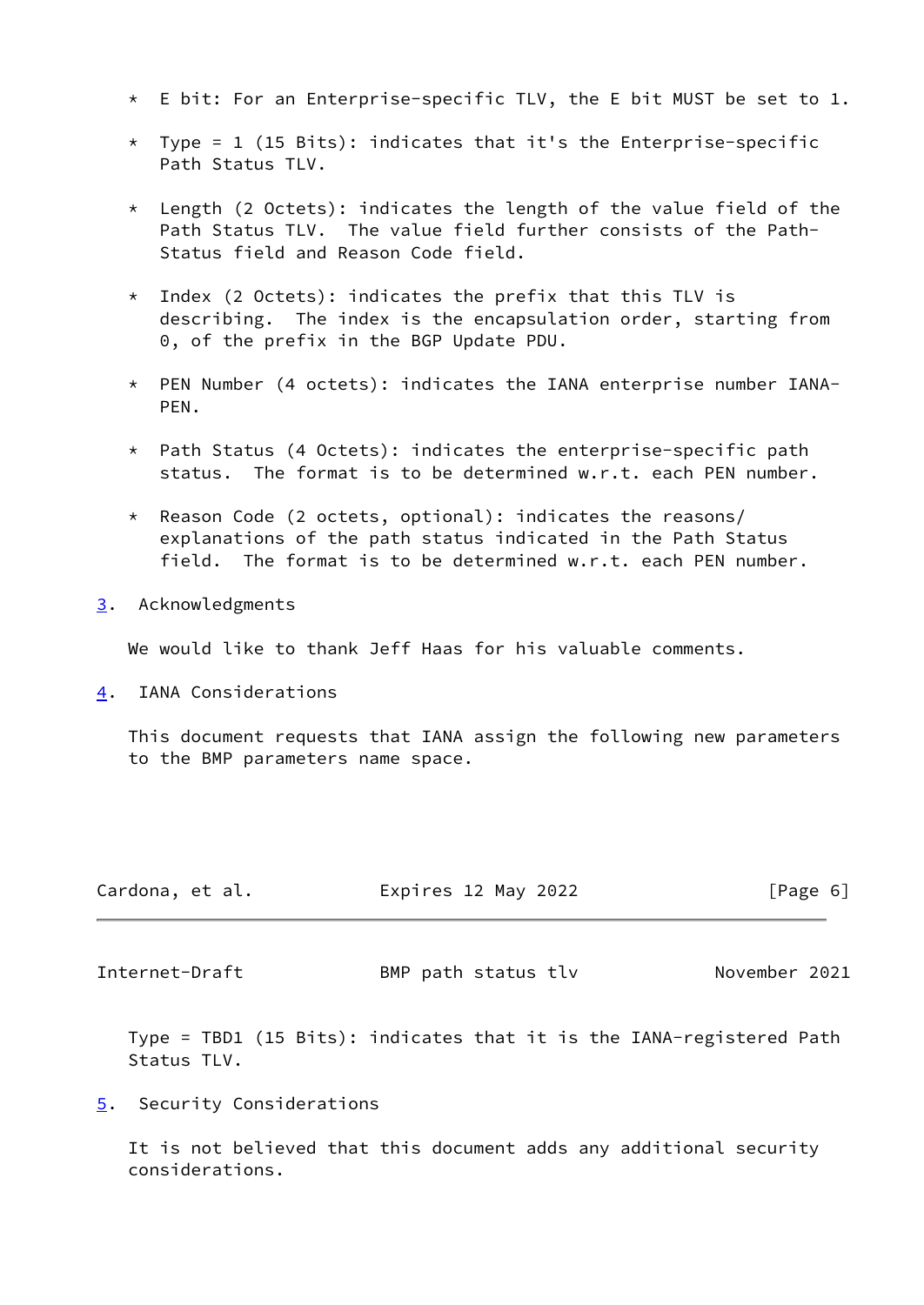## <span id="page-7-2"></span>[6](#page-7-2). Normative References

### <span id="page-7-0"></span>[I-D.ietf-grow-bmp-tlv]

 Lucente, P. and Y. Gu, "TLV support for BMP Route Monitoring and Peer Down Messages", Work in Progress, Internet-Draft, [draft-ietf-grow-bmp-tlv-06,](https://datatracker.ietf.org/doc/pdf/draft-ietf-grow-bmp-tlv-06) 25 October 2021, [<https://www.ietf.org/archive/id/draft-ietf-grow](https://www.ietf.org/archive/id/draft-ietf-grow-bmp-tlv-06.txt) [bmp-tlv-06.txt](https://www.ietf.org/archive/id/draft-ietf-grow-bmp-tlv-06.txt)>.

# <span id="page-7-4"></span>[I-D.ietf-idr-best-external]

 Marques, P., Fernando, R., Chen, E., Mohapatra, P., and H. Gredler, "Advertisement of the best external route in BGP", Work in Progress, Internet-Draft, [draft-ietf-idr](https://datatracker.ietf.org/doc/pdf/draft-ietf-idr-best-external-05) [best-external-05,](https://datatracker.ietf.org/doc/pdf/draft-ietf-idr-best-external-05) 3 January 2012, <[https://www.ietf.org/archive/id/draft-ietf-idr-best](https://www.ietf.org/archive/id/draft-ietf-idr-best-external-05.txt) [external-05.txt](https://www.ietf.org/archive/id/draft-ietf-idr-best-external-05.txt)>.

<span id="page-7-5"></span>[I-D.ietf-rtgwg-bgp-pic]

 Bashandy, A., Filsfils, C., and P. Mohapatra, "BGP Prefix Independent Convergence", Work in Progress, Internet Draft, [draft-ietf-rtgwg-bgp-pic-17](https://datatracker.ietf.org/doc/pdf/draft-ietf-rtgwg-bgp-pic-17), 12 October 2021, <[https://www.ietf.org/archive/id/draft-ietf-rtgwg-bgp-pic-](https://www.ietf.org/archive/id/draft-ietf-rtgwg-bgp-pic-17.txt) [17.txt](https://www.ietf.org/archive/id/draft-ietf-rtgwg-bgp-pic-17.txt)>.

<span id="page-7-6"></span>[I-D.lapukhov-bgp-ecmp-considerations]

 Lapukhov, P. and J. Tantsura, "Equal-Cost Multipath Considerations for BGP", Work in Progress, Internet-Draft, [draft-lapukhov-bgp-ecmp-considerations-07,](https://datatracker.ietf.org/doc/pdf/draft-lapukhov-bgp-ecmp-considerations-07) 30 June 2021, <[https://www.ietf.org/archive/id/draft-lapukhov-bgp-ecmp](https://www.ietf.org/archive/id/draft-lapukhov-bgp-ecmp-considerations-07.txt) [considerations-07.txt>](https://www.ietf.org/archive/id/draft-lapukhov-bgp-ecmp-considerations-07.txt).

<span id="page-7-1"></span>[I-D.lucente-grow-bmp-tlv-ebit]

 Lucente, P. and Y. Gu, "Support for Enterprise-specific TLVs in the BGP Monitoring Protocol", Work in Progress, Internet-Draft, [draft-lucente-grow-bmp-tlv-ebit-01,](https://datatracker.ietf.org/doc/pdf/draft-lucente-grow-bmp-tlv-ebit-01) 5 May 2020, [<https://www.ietf.org/archive/id/draft-lucente-grow](https://www.ietf.org/archive/id/draft-lucente-grow-bmp-tlv-ebit-01.txt) [bmp-tlv-ebit-01.txt](https://www.ietf.org/archive/id/draft-lucente-grow-bmp-tlv-ebit-01.txt)>.

Cardona, et al. **Expires 12 May 2022** [Page 7]

<span id="page-7-3"></span>Internet-Draft BMP path status tlv November 2021

[RFC2119] Bradner, S., "Key words for use in RFCs to Indicate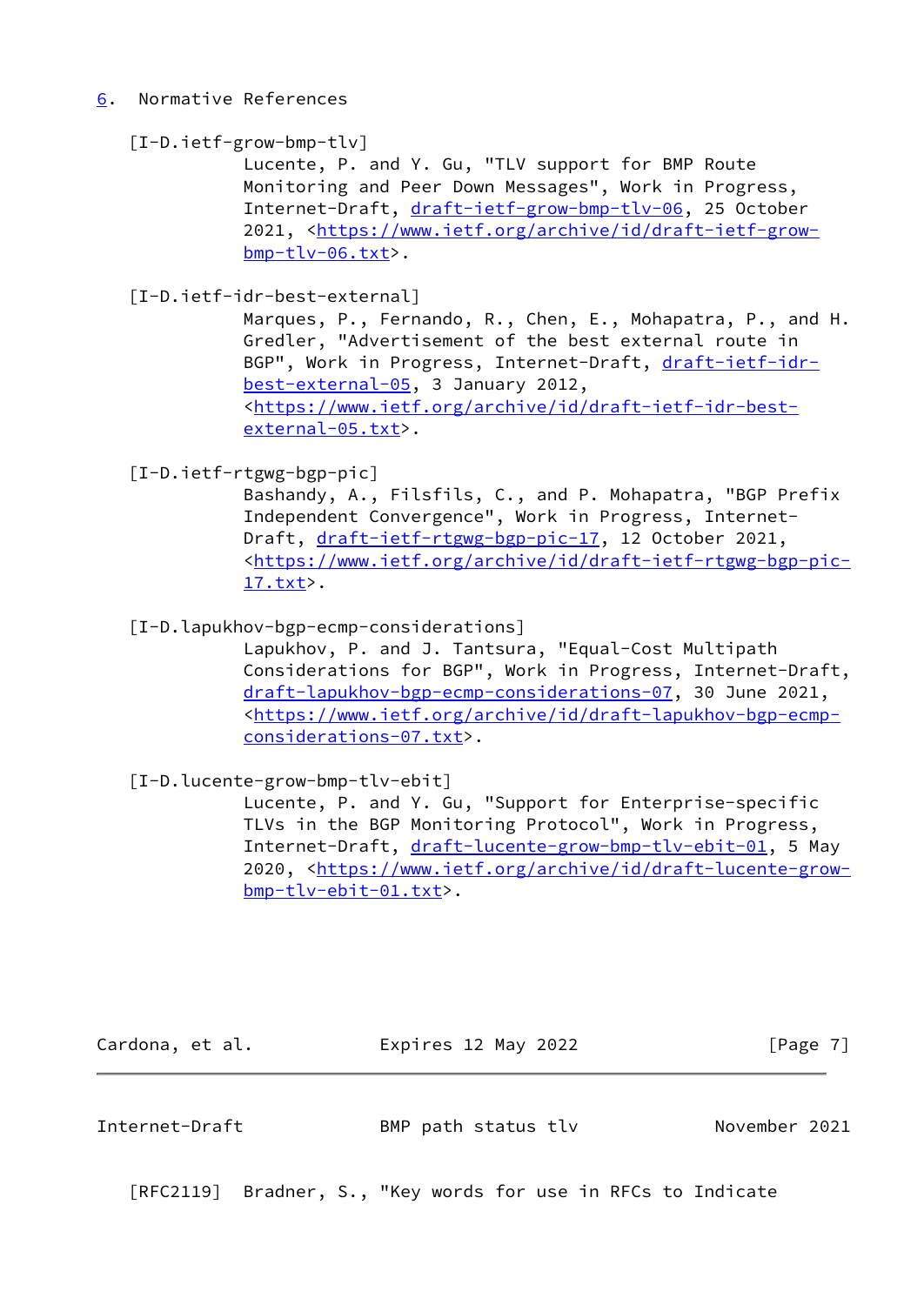Requirement Levels", [BCP 14](https://datatracker.ietf.org/doc/pdf/bcp14), [RFC 2119](https://datatracker.ietf.org/doc/pdf/rfc2119), DOI 10.17487/RFC2119, March 1997, <[https://www.rfc-editor.org/info/rfc2119>](https://www.rfc-editor.org/info/rfc2119).

- [RFC4271] Rekhter, Y., Ed., Li, T., Ed., and S. Hares, Ed., "A Border Gateway Protocol 4 (BGP-4)", [RFC 4271,](https://datatracker.ietf.org/doc/pdf/rfc4271) DOI 10.17487/RFC4271, January 2006, <[https://www.rfc-editor.org/info/rfc4271>](https://www.rfc-editor.org/info/rfc4271).
- [RFC7854] Scudder, J., Ed., Fernando, R., and S. Stuart, "BGP Monitoring Protocol (BMP)", [RFC 7854,](https://datatracker.ietf.org/doc/pdf/rfc7854) DOI 10.17487/RFC7854, June 2016, <[https://www.rfc-editor.org/info/rfc7854>](https://www.rfc-editor.org/info/rfc7854).
- [RFC7911] Walton, D., Retana, A., Chen, E., and J. Scudder, "Advertisement of Multiple Paths in BGP", [RFC 7911](https://datatracker.ietf.org/doc/pdf/rfc7911), DOI 10.17487/RFC7911, July 2016, <[https://www.rfc-editor.org/info/rfc7911>](https://www.rfc-editor.org/info/rfc7911).
- [RFC8174] Leiba, B., "Ambiguity of Uppercase vs Lowercase in [RFC](https://datatracker.ietf.org/doc/pdf/rfc2119) [2119](https://datatracker.ietf.org/doc/pdf/rfc2119) Key Words", [BCP 14](https://datatracker.ietf.org/doc/pdf/bcp14), [RFC 8174,](https://datatracker.ietf.org/doc/pdf/rfc8174) DOI 10.17487/RFC8174, May 2017, [<https://www.rfc-editor.org/info/rfc8174](https://www.rfc-editor.org/info/rfc8174)>.

#### Authors' Addresses

 Camilo Cardona NTT 164-168, Carrer de Numancia 08029 Barcelona Spain

Email: camilo@ntt.net

 Paolo Lucente NTT Siriusdreef 70-72 2132 Hoofddorp Netherlands

Email: paolo@ntt.net